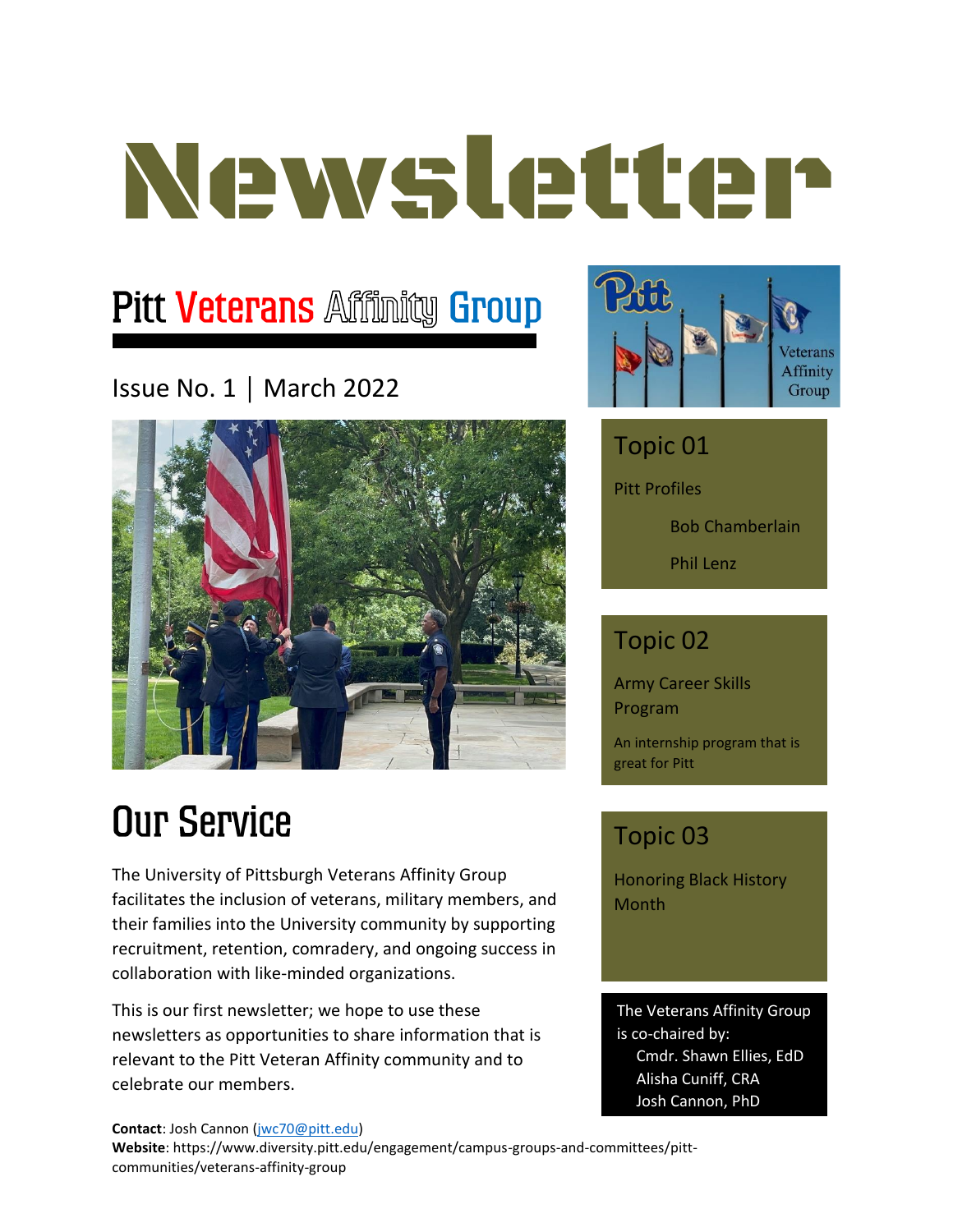# Topic 01 - Pitt Profiles

#### **Bob Chamberlain**

Bob is currently the Emergency Coordinator for the Office of Public Safety and Emergency Management. He has been in this position since 2021. Prior to coming to Pitt, Bob served in the Army for 24 years as an intelligence officer, retiring with the rank of Colonel.

Bob's work in the Army and afterwards his work in DC, in a variety of high-level positions, has sent him throughout the Middle East, Africa, and South Korea.

Bob served with Phil Lenz (profiled below) at Fort Bragg in the early 1990s while both were in the 313th Military Intelligence Battalion, 82nd Airborne Division**.**



*Bob Chamberlain*

#### **Phil Lenz**

Phil is currently on an internship working with Bob Chamberlain (profiled above) in Pitt's Office of Public Safety and Emergency Management. He is also an active duty Lieutenant Colonel and Director of Public Safety at Fort Rucker, Alabama, a unit recognized [under Lt. Col. Lenz's leadership](https://www.army.mil/article/242856/best_in_the_army_fort_rucker_dps_earns_top_honors) as the best directorate of emergency services in the 2020.

Phil's internship is through the Army Career Skills Program (see Topic 02 below). He is a Pittsburgh native and enlisted in the Army in 1989, becoming an officer through Eastern Kentucky University's R.O.T.C program in 1996. Upon retirement from active service, Phil will join Pitt as the UCIS Director of Global Risk, Health, Safety, and Security.



*Lt. Col. Phil Lenz*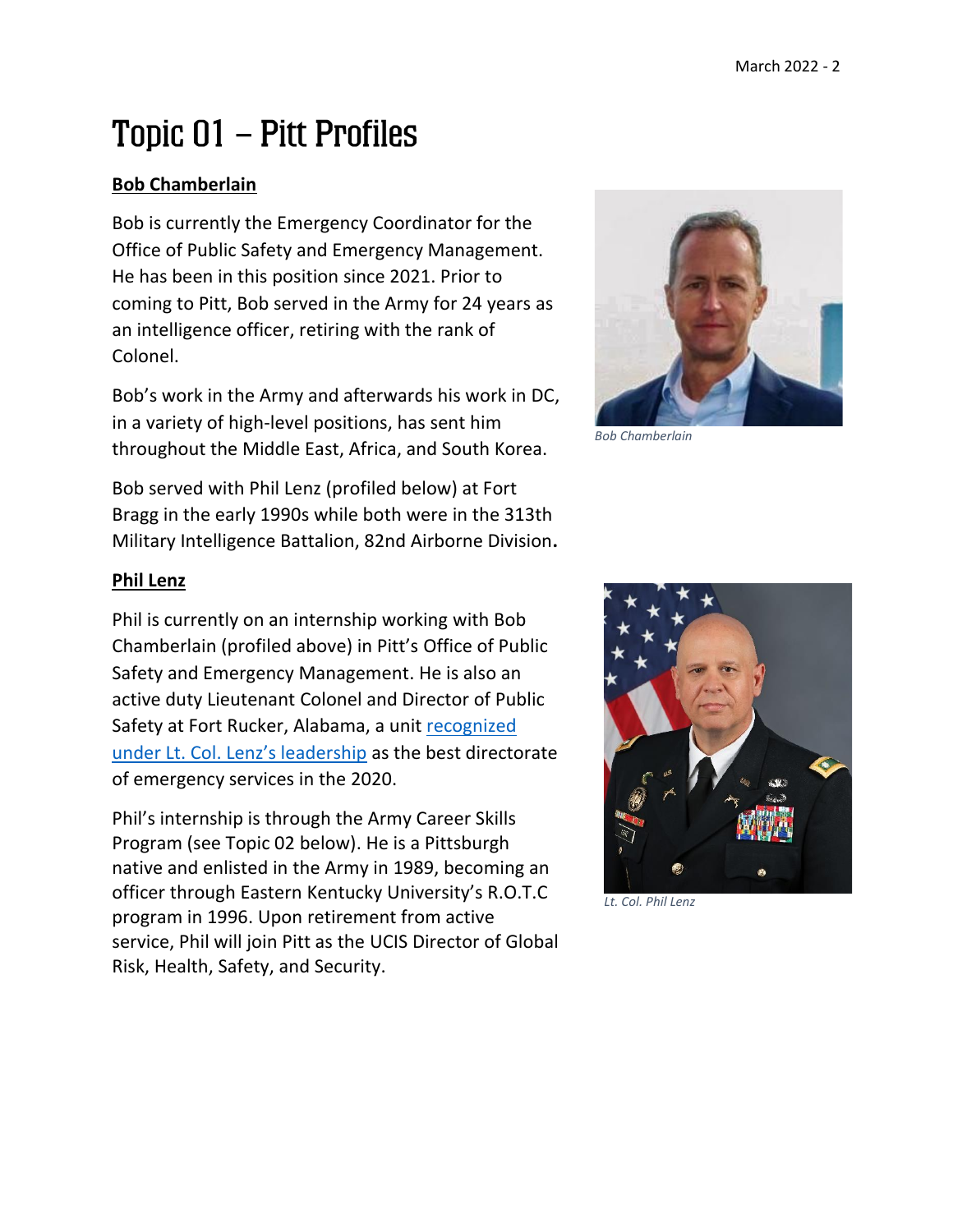# Topic 02 – Army Career Skills Program

The program that brought Phil Lenz (profiled above) to the University of Pittsburgh is called the [Army Career Skills Program.](https://home.army.mil/imcom/index.php/customers/career-skills-program)

> The Army Career Skills Program (CSP) affords transitioning Service Members the opportunity to participate in employment skills training (EST), on-the-job training (OJT), pre- apprenticeships and internships with a high probability of employment in high-demand and highly-skills jobs. Participation must occur within the last 180 days of military service, with an honorable discharge.<sup>1</sup>

This program is 2 years old and the Department of Defense pays the service member their military salary while they are on the internship. As far as we could determine, Phil Lenz is the first person to use this opportunity at the University of Pittsburgh.

## Topic 03 – Honoring Black History Month

Since this newsletter did not have a February 2022 issue, we are excited to share some information in honor of Black History month here. Please note the [Veteran Affairs resources](https://content.govdelivery.com/accounts/USVA/bulletins/30c6993) regarding this opportunity to reflect on the powerful and positive impact Black Americans have had on the US military.



## VA Celebrates Black History Month

February is Black History Month and VA is proud to join our country in celebrating the extraordinary legacy of Black Americans. There are more than two million Black Veterans in the United States who have made incredible sacrifices for our country.

**READ [MORE](https://nam12.safelinks.protection.outlook.com/?url=https%3A%2F%2Flnks.gd%2Fl%2FeyJhbGciOiJIUzI1NiJ9.eyJidWxsZXRpbl9saW5rX2lkIjoxMTYsInVyaSI6ImJwMjpjbGljayIsImJ1bGxldGluX2lkIjoiMjAyMjAyMjYuNTQwNjI1MTEiLCJ1cmwiOiJodHRwczovL2Jsb2dzLnZhLmdvdi9WQW50YWdlLzEwMDI5OC92YS1jZWxlYnJhdGVzLWJsYWNrLWhpc3RvcnktbW9udGgvP3V0bV9zb3VyY2U9RmVhdHVyZSZ1dG1fbWVkaXVtPWVtYWlsJnV0bV9jYW1wYWlnbj1WZXRSZXNvdXJjZXMmdXRtX2lkPTI2RkVCMjAyMiJ9.r2Sowk1R0V46E_vOLRFIC3BpA8LPk8skw24eIJfoCKA%2Fs%2F268270850%2Fbr%2F127223326490-l&data=04%7C01%7Cacuniff%40pitt.edu%7C2b7a68a0434341f9ed3a08d9f967c093%7C9ef9f489e0a04eeb87cc3a526112fd0d%7C1%7C0%7C637815046287171215%7CUnknown%7CTWFpbGZsb3d8eyJWIjoiMC4wLjAwMDAiLCJQIjoiV2luMzIiLCJBTiI6Ik1haWwiLCJXVCI6Mn0%3D%7C3000&sdata=8arV3hsZTE6%2BlXdcIkFDqcMuuC1QhQa5lVX%2Bu1jm%2FE8%3D&reserved=0) [WATCH](https://nam12.safelinks.protection.outlook.com/?url=https%3A%2F%2Flnks.gd%2Fl%2FeyJhbGciOiJIUzI1NiJ9.eyJidWxsZXRpbl9saW5rX2lkIjoxMTcsInVyaSI6ImJwMjpjbGljayIsImJ1bGxldGluX2lkIjoiMjAyMjAyMjYuNTQwNjI1MTEiLCJ1cmwiOiJodHRwczovL3BsYXllcnMuYnJpZ2h0Y292ZS5uZXQvMjg1MTg2Mzk3OTAwMS9kZWZhdWx0X2RlZmF1bHQvaW5kZXguaHRtbD92aWRlb0lkPTYyOTg1MjY2MTAwMDEifQ.w3SL1M0NKe32GybPH_t-v5FELg3HL7v59-FW7SyGsOw%2Fs%2F268270850%2Fbr%2F127223326490-l&data=04%7C01%7Cacuniff%40pitt.edu%7C2b7a68a0434341f9ed3a08d9f967c093%7C9ef9f489e0a04eeb87cc3a526112fd0d%7C1%7C0%7C637815046287171215%7CUnknown%7CTWFpbGZsb3d8eyJWIjoiMC4wLjAwMDAiLCJQIjoiV2luMzIiLCJBTiI6Ik1haWwiLCJXVCI6Mn0%3D%7C3000&sdata=%2BlytNnNBXKZC%2Bb1ANSlv%2F4TJ9kpCUj%2B92x9X7CkH2v4%3D&reserved=0)**

<sup>&</sup>lt;sup>1</sup> From the program's website: https://home.army.mil/imcom/index.php/customers/career-skills-program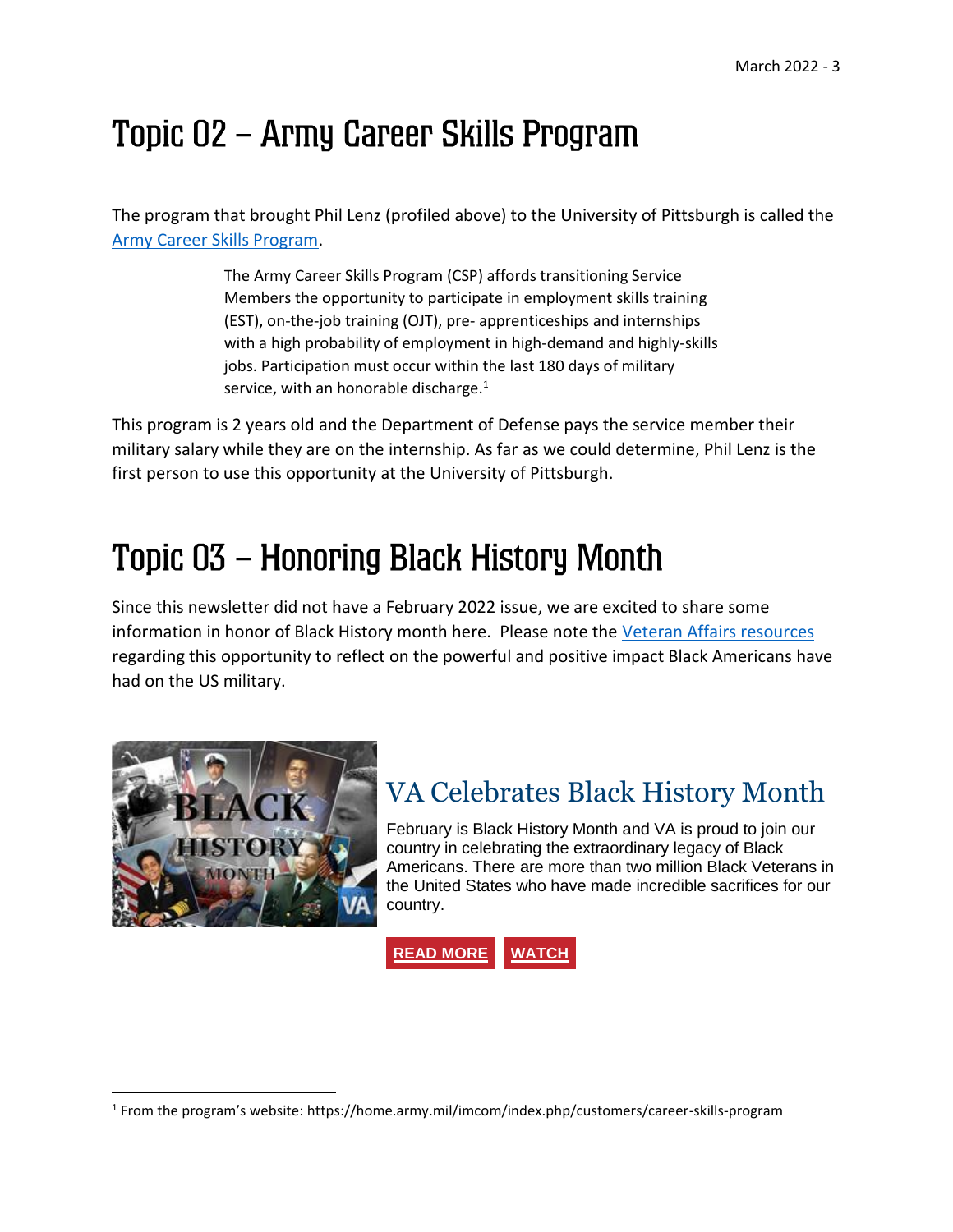# **Additional Resources for Veterans**



Use the link [VeteransBreakfastClub](https://mailchi.mp/veteransbreakfastclub/june7-1389020?e=19fe315223) or the QR scan code below to check out the Spring 2022 schedule.





**SUPPORT IS AVAILABLE** 

24 hours a day 7 days a week 365 days a year

## **VETERANS AFFAIRS NEWS**



Resources, news, blogs, and current events